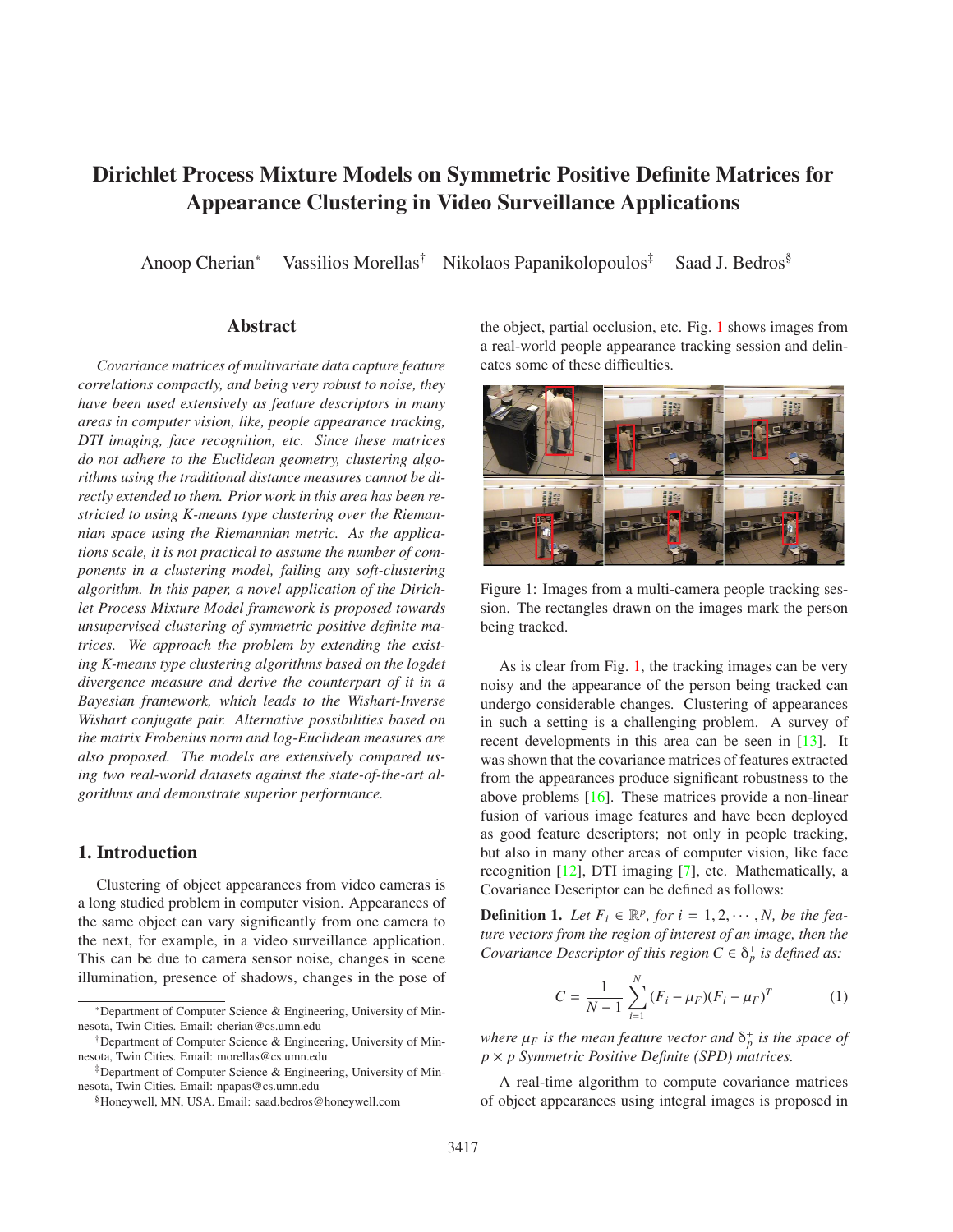<span id="page-1-3"></span>[\[16\]](#page-7-1), thus making these descriptors an ideal platform for people tracking in video surveillance applications. On the negative side, covariances do not conform to the Euclidean geometry; but spans the cone of SPD matrices and form a connected Riemannian manifold with an associated Riemannian metric [\[10\]](#page-7-4). The mean of a set of covariance matrices can be computed using the Karcher mean algorithm [\[17\]](#page-7-5), thus suggesting the viability of a K-means type clustering [\[15\]](#page-7-6) scheme. In [\[23\]](#page-7-7), a semi-supervised learning framework is suggested by embedding these matrices into the Euclidean space by vectorizing the symmetric matrices created through a log-Euclidean mapping. An EM algorithm for clustering SPD matrices using a mixture of Wishart distributions is suggested in [\[11\]](#page-7-8). Since the number of components in the model need to be specified in any soft-clustering algorithm, these models are not scalable to a real-world scenario (for example, clustering appearances of people in a camera surveillance network), motivating investigations toward unsupervised models in which the number of clusters is dynamically updated monotonically according to the complexity of an ever increasing volume of data.

To this end, this paper presents a novel application of the Dirichlet Process Mixture Model (DPMM) framework for clustering SPD matrices. DPMMs provide a standard technique for unsupervised Bayesian clustering and has been successfully utilized in a variety of domains like genomics [\[28\]](#page-7-9), vision [\[25\]](#page-7-10), data modeling [\[4\]](#page-7-11), etc. All these references use a Gaussian-Inverse-Wishart (GIW) DPMM for clustering vector valued data. A multivariate Gaussian distribution is assumed on the data; the cluster mean of which being sampled from a prior Gaussian model, and the covariance matrix being sampled from an inverse-Wishart (IW) distribution. In [\[26\]](#page-7-12), a translation invariant Wishart DPMM is presented for clustering distance data. This is similar to the GIW model, except that the cluster covariance matrix comes from a Wishart distribution. Bayesian density estimation for functional data analysis is proposed in [\[21\]](#page-7-13). To the best of our knowledge, the Dirichlet process framework has never been applied to clustering SPD matrices before.

The basic problem to be tackled in developing a mixture model is to define a probability measure on the underlying data that captures its structure effectively. Some of the wellknown statistical measures on SPD matrices are the matrix Frobenius norm, log-Euclidean distance and the logdet divergence. The first two measures can be used to embed the data matrices into the Euclidean space, while the third measure operates directly in the matrix space. Since a Euclidean embedding can essentially distort the structure of the data, we primarily focus in developing the framework in this paper based on the logdet divergence measure, and systematically derive the associated model components toward Bayesian clustering.

The paper is organized as follows: We start with a re-

view of DPMMs in Section [2,](#page-1-0) followed by a review of the background in Section [3;](#page-2-0) various DPMMs are introduced in Section [4](#page-2-1) that precedes experiments and results in Section [5,](#page-3-0) finally concluding in Section [6.](#page-6-0)

### <span id="page-1-0"></span>**2. Dirichlet Process Mixture Model**

Nonparametric Bayesian techniques seek a predictive model for the data such that the complexity and accuracy of the model grows with the data size. The existence of such a statistical model is invariably dependent on the property of exchangeability [\[19\]](#page-7-14) of observations, leading to the De Finetti's theorem, which states that if a sequence of observations  $y_1, y_2, \dots, y_n$  is infinitely exchangeable, then there exists a mixture representation for the joint distribution of these observations. That is,

<span id="page-1-1"></span>
$$
p(y_1, y_2, \cdots, y_n) = \int_{\Theta} p(\theta) \prod_{i=1}^n p(y_i | \theta) d\theta \qquad (2)
$$

where  $\Theta$  is an infinite-dimensional space of probability measures and *d*θ defines a probability measure over distributions.

A Dirichlet Process,  $DP(\alpha, H)$ , parameterized by a concentration  $\alpha$  and a prior  $H$ , is a stochastic process that defines a distribution over probability distributions adhering to Eq. [\(2\)](#page-1-1) such that if  $A_1, A_2, \cdots, A_r$  represent any finite measurable partition of  $\Theta$ , and if  $G \sim DP(\alpha, H)$ , then the vector of joint distributions of samples from *G* over these partitions follow a Dirichlet distribution, *Dir*(.) [\[9\]](#page-7-15). That is,

$$
(G(A_1), \cdots, G(A_r)) \sim Dir(\alpha H(A_1), \cdots, \alpha H(A_r))
$$
 (3)

In our pertinent problem of finding the number of clusters in the given dataset, we would like to find the distribution *G* over each of the clusters automatically, by computing the posterior distribution of *G* given the observations and the prior model *H*. Fortunately, as is shown in [\[9\]](#page-7-15), the posterior distribution has the following simple form:

<span id="page-1-2"></span>
$$
p(G|y_1,\cdots,y_n) \sim Dir(\alpha H(A_1)+n_1,\cdots,\alpha H(A_n)+n_r)
$$

$$
\sim DP\bigg(\alpha + n, \frac{1}{\alpha + n}\bigg(\alpha H + \sum_{i=1}^{n} \delta_{y_i}\bigg)\bigg) \tag{4}
$$

where  $n_1, n_2, \dots, n_r$  represent the number of observations falling in each of the partitions  $A_1, A_2, \cdots, A_r$  respectively, *n* is the total number of observations, and  $\delta_{y_i}$  represents the delta function at the sample point  $y_i$ . There are some subtle points to be noted from the Eq. [\(4\)](#page-1-2): (i) DP acts as a conjugate prior for the distribution over distributions, and (ii) each observation only updates the corresponding component in the Dirichlet distribution. The latter property implies that the underlying distribution is essentially discrete with probability one and is agnostic over the topology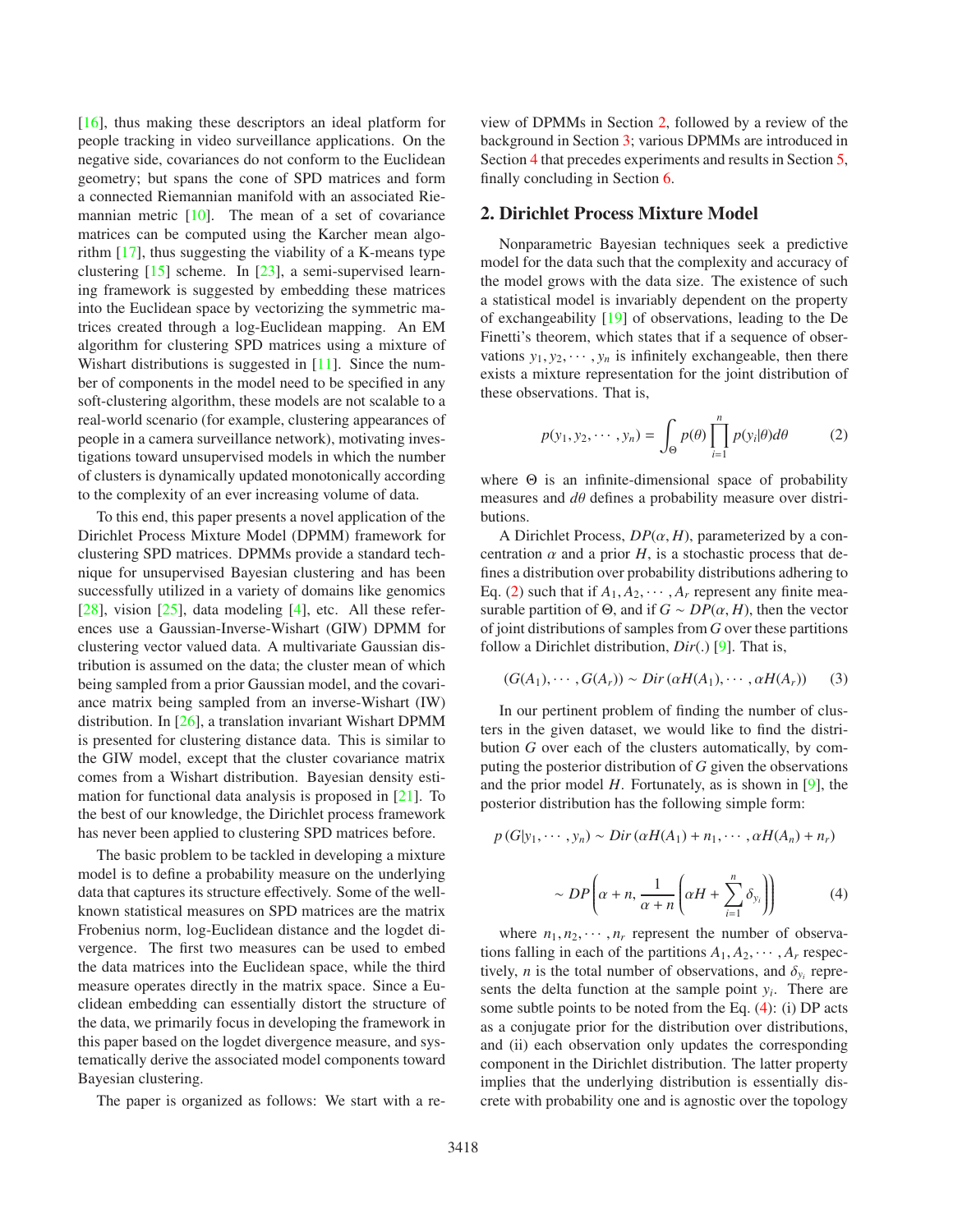- <span id="page-2-5"></span><span id="page-2-2"></span>1) Define a likelihood distribution *F* on data using a suitable distance measure.
- 2) Find a prior *H* that is conjugate to *F*.
- 3) Model a collapsed Gibbs sampler over the posterior distribution from (1) and (2) as follows:
	- 3a) Remove a data point *y* from a cluster *C* and update the sufficient statistics of *C*.
	- 3b) Compute the predictive distribution  $p(y|y_{C_i})$  for each of the existing clusters;  $y_{C_i}$  represents data in cluster  $C_i$ . Also, compute the probability of formation of a new cluster defined by the concentration parameter  $\alpha$  of the DP model.
	- 3c) Sample a cluster from  $p(y|y_{C_i})$  and assign the data point to that cluster.
	- 3d) Repeat the steps (3a), (3b) and (3c) until convergence.

Table 1: Overview of DPMM algorithm

of the underlying space in which the data lie. It was shown in [\[22\]](#page-7-16) that this property leads to a concentration of the posterior distribution towards the mean, leading to a clustering effect [\[24\]](#page-7-17).

For the above model to be practically useful and tractable, it is a general practice to model the dependency of the observations *y<sup>j</sup>* to *G* through a parameterized family  $F(\theta_i)$  (where *F* is the likelihood function with parameters  $\theta_i$ ), leading to a mixture model characterization of the DP as follows:

$$
y_i|\theta_i \sim F(\theta_i)
$$
  
\n
$$
\theta_i|G \sim G
$$
  
\n
$$
G \sim DP(\alpha, H)
$$
 (5)

Since the exact computation of the posterior is infeasible when data size is large, we resort to a variant of MCMC algorithms, namely, the collapsed Gibbs sampler [\[14\]](#page-7-18) for faster approximate inference.

The discussion in this section and the formulas we seek in the context of covariance matrices are summarized in Table [1.](#page-2-2)

# <span id="page-2-0"></span>**3. Mathematical Preliminaries**

This paper approaches the problem of deriving the DP-MMs for covariance clustering as an extension to the hardclustering algorithms. Thus we find analogues of three traditional distance measures in the Bayesian context, namely (i) logdet divergence (ii) matrix Frobenius norm, and (iii) log-Euclidean embedding. This section details the mathematical preliminaries required for our analysis in the subsequent sections.

### **3.1. LogDet Divergence**

The LogDet divergence, *Dld*, (also known as *Stein's loss*) defines the KL-divergence between two equal-mean Gaus-sian distributions [\[5\]](#page-7-19). Given two SPD matrices  $C_1, C_2 \in \delta_p^+$ , we have:

$$
D_{ld}(C_1, C_2) = Tr(C_1 C_2^{-1}) - log|C_1 C_2^{-1}| - p \tag{6}
$$

where  $\vert$ .  $\vert$  stands for the matrix determinant. This divergence is not a metric, since it is not symmetric and does not satisfy the triangle inequality. Nevertheless, it is a Bregman matrix divergence for the convex function −*log*|.|, and has been utilized in soft clustering algorithms [\[6\]](#page-7-20).

### **3.2. Matrix Frobenius Norm**

Given  $C_1, C_2 \in \delta_p^+$ , the matrix Frobenius distance  $D_F(C_1, C_2)$  measures the Euclidean distance between each of the elements of the matrices and is defined as:

<span id="page-2-3"></span>
$$
D_F(C_1, C_2) = ||C_1 - C_2||_F = ||Vec(C_1) - Vec(C_2)||_2 \quad (7)
$$

where *Vec*(.) is the matrix *vectorization* operator. It is easy to show that  $D_F^2(.,.)$  is a Bregman divergence.

### **3.3. Log-Euclidean distance**

Given  $C \in \delta_p^+$ , the matrix logarithm  $log(C)$ , is a symmetric matrix and is no more restricted to the cone of SPD matrices. Using this observation, [\[1\]](#page-7-21) proposes the log-Euclidean Riemannain metric  $D_{le}(C_1, C_2)$  as follows:

<span id="page-2-4"></span>
$$
D_{le}(C_1, C_2) = ||\log(C_1) - \log(C_2)||_F
$$
 (8)

where  $C_1, C_2 \in \delta_p^+$ . Note that this metric is similar to Eq. [\(7\)](#page-2-3), except that it first projects the matrices into their tangent space using the log operator and later embed them into the Euclidean space, which might reduce the distortion produced otherwise from a direct embedding.

### **3.4. Wishart Distribution**

Let  $\mathbf{x}_1, \mathbf{x}_2, \cdots, \mathbf{x}_N, (\mathbf{x}_i \in R^p)$ , be iid random vectors such that  $\mathbf{x}_i \sim \mathcal{N}(0, \Sigma)$ , for  $i = 1, 2, \cdots, N$  and let  $X \in \delta_p^+$  such that  $X = \sum_{i=1}^{N} \mathbf{x}_i \mathbf{x}_i^T$ . If we define  $n = N - 1$ , then *X* is said to follow a non-singular *p*-dimensional Wishart distribution  $W(n, p, \Sigma)$ , with *n* degrees of freedom  $(n > p - 1)$  and scale matrix  $\Sigma$  if it has a probability density defined by:

$$
W(X; n, p, \Sigma) = \omega(n, p) \frac{|X|^{n-p-1/2}}{|\Sigma|^{n/2}} exp\left\{-\frac{1}{2}tr(\Sigma^{-1}X)\right\}, (9)
$$

<span id="page-2-1"></span>where  $\omega(n, p)$  is a normalizing constant [\[8\]](#page-7-22).

# **4. DPMM on SPD Matrices**

In this section, we derive the probability densities and the predictive distributions associated with the base measures introduced above.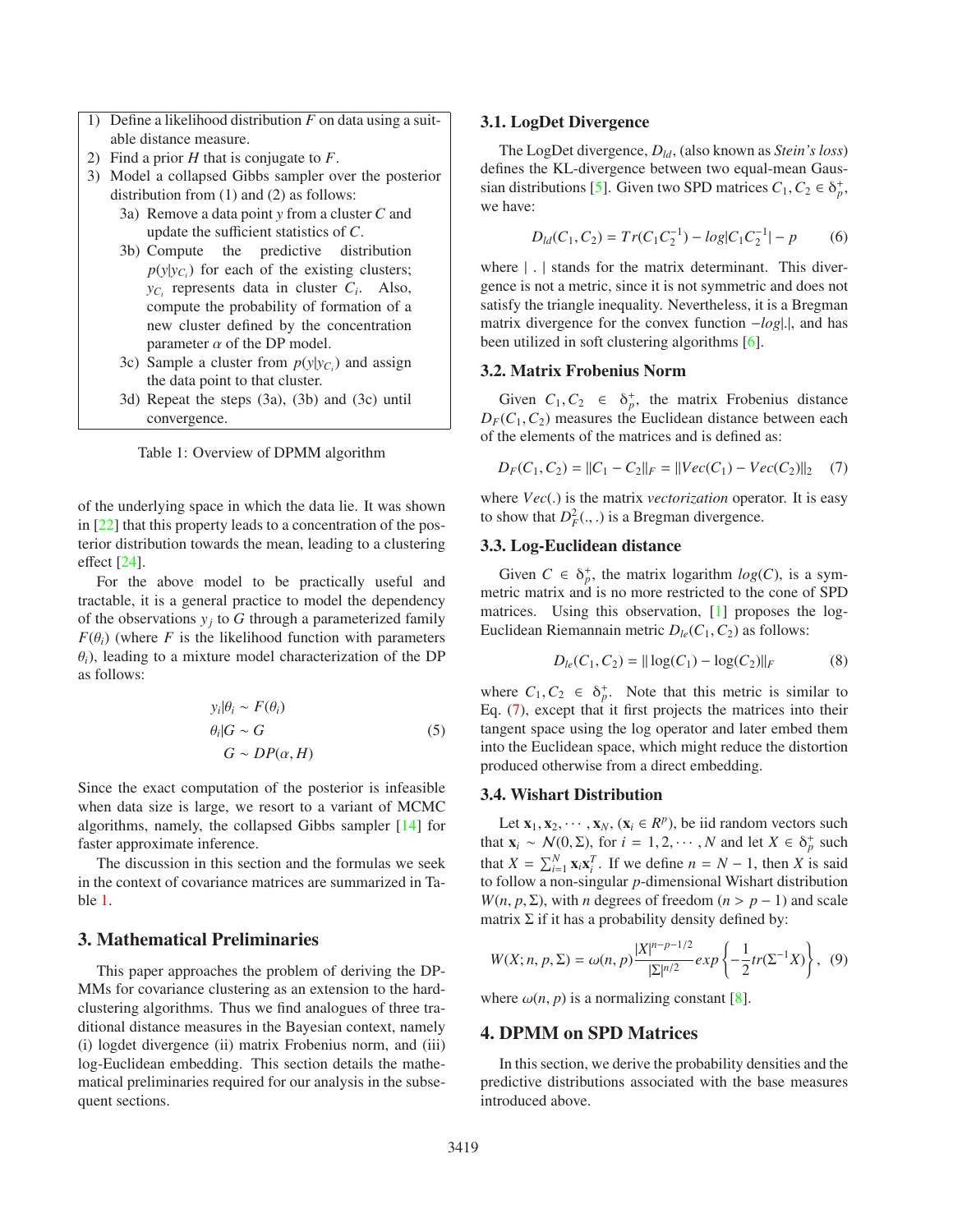#### <span id="page-3-2"></span>**4.1. LogDet-Wishart Connection**

The logdet divergence is a Bregman matrix divergence and thus utilizing the Bregman-exponential family bijection [\[2\]](#page-7-23), we can derive the associated likelihood distribution. It turns out that this exponential family is the Wishart distribution as stated in the following theorem:

**Theorem 1.** *Let X<sup>c</sup> be the covariance matrix of N iid zeromean Gaussian-distributed random vectors*  $\mathbf{x}_i$ , *i.e.*  $X_c$  =  $\frac{1}{n}\sum_{i=1}^{N} \mathbf{x}_i \mathbf{x}_i^T$  where  $\mathbf{x}_i \in \mathbb{R}^p$ ,  $\mathbf{x}_i \sim \mathcal{N}(0, \Sigma)$  and  $n = N - 1$ . *Then the probability density of X<sup>c</sup> follows:*

$$
p(X_c|N, p, \Sigma) = W(X_c; n, p, \Sigma) \propto \exp\left\{-\frac{1}{2}D_{\psi}(\Sigma, X_c)\right\} p_0(X_c),
$$

*where D*<sup>ψ</sup> *is the Bregman matrix divergence function for the convex function*  $\psi(X) = -n \log |X|$  *and*  $p_0$  *is the base measure.*

*Proof.* Let  $X \in \delta_p^+$  and assume  $X = \sum_{i=1}^N \mathbf{x}_i \mathbf{x}_i^T$ . Thus,  $X =$  $nX_c$ . From the definition of the Wishart distribution, we have *X* ∼ *W*(*n*, *p*, Σ). Substituting for *X* and rearranging the terms, we get:

$$
p(X|N, p, \Sigma) \propto |X_c|^{-(p+1)/2} \exp\left\{-\frac{n}{2} \left[Tr\left(\Sigma^{-1}X_c\right) - log|\Sigma^{-1}X_c|\right]\right\}
$$

$$
\propto \exp\left\{-D_{\psi}(\Sigma, X_c)\right\} |X_c|^{-(p+1)/2}
$$

It is well-known in multivariate statistics that for the Wishart distribution  $W(n, p, \Sigma)$ , the conjugate prior is the Inverse-Wishart distribution parametrized as  $IW(n, p, S)$ where *S* is the inverse scale matrix. Utilizing this observation, we derive the associated predictive distribution for the Wishart-Inverse-Wishart (WIW) DPMM in the next subsection.

#### **4.2. Predictive Distribution**

As was mentioned in the algorithm described in Table [1,](#page-2-2) the next step to build the DPMM is to formulate a collapsed Gibbs sampling framework for inference, which requires deriving the predictive distribution. This is given in the following theorem.

**Theorem 2.** *Let*  $X_i \in \delta_p^+, i = 1, 2, \dots, N - 1$ *, belong to a cluster C such that*  $\dot{X}_i \sim W(n, p, \Sigma)$ *, where*  $\Sigma$  *is the Wishart scale matrix and n, the degrees of freedom. Let*  $\Sigma \sim IW(n, p, S)$  with inverse scale matrix S. Then the pre*dictive distribution of a data matrix*  $X_N$  to belong to the *cluster*  $C = \{X_1, X_2, \cdots, X_{N-1}\}$  *will be:* 

$$
p(X_N|X_1X_2...X_{N-1}) = \int_{\delta_p^+} p(X_N|\Sigma) p(\Sigma|X_1X_2...X_{N-1})d\Sigma
$$
  
= 
$$
\frac{\omega((N+1)n, p)}{\omega(n, p) \omega(Nn, p)} \frac{|X_N|^{\frac{(n-p-1)}{2}} |\Sigma_{i=1}^{N-1} X_i + S|^{\frac{Nn}{2}}}{|\Sigma_{i=1}^N X_i + S|^{\frac{(N+1)n}{2}}}
$$

where 
$$
\omega(n, p) = \int_{\delta_p^+} |Y|^{\frac{n-p-1}{2}} \exp\left\{-\frac{1}{2}tr(Y)\right\} dY.
$$

*Proof.* See Appendix **A**. □

### **4.3. Frobenius Norm based DPMM**

Using the base measure as the matrix Frobenius norm, it can be shown that the exponential family for the associated Bregman divergence is the multivariate normal distribution. That is, given *X*,  $\mu_x \in \delta_p^+$ , and a variance  $\sigma^2$ ,

<span id="page-3-1"></span>
$$
p(X|\mu_X, \sigma^2) \propto \exp\left(-\frac{\|X - \mu_X\|_F^2}{2\sigma^2}\right) \propto \exp\left(-\frac{\|\mathcal{V}(X) - \mathcal{V}(\mu_X)\|_2^2}{2\sigma^2}\right)
$$
(10)

where  $\mathcal{V}: \delta_p^+ \to \mathbb{R}^{p(p+1)/2}$  is the half-vectorization operator. The variance  $\sigma^2$  in the Eq. [\(10\)](#page-3-1) can be generalized using a covariance matrix  $\Sigma$  between the vectorized matrices, leading to a standard GIW DPMM, where the  $V(\mu_X) \sim N(\mu, S_1)$  and  $\Sigma \sim I W(n, p, S_2)$ ;  $S_1, S_2$  being the hyper-scale matrices and  $\mu$  is the hyper-mean [\[3\]](#page-7-25).

#### **4.4. Log-Euclidean based DPMM**

Similar to the approach above, we can derive the associated density function for the log-Euclidean distance, Eq. [\(8\)](#page-2-4). Using the Euclidean embedding suggested in [\[17\]](#page-7-5), the density function takes the form:

$$
p(X|\mu_X, \sigma^2) \propto \exp\left(-\frac{1}{2} \frac{\|\mathcal{V}(log(X)) - \mu_X\|_2^2}{\sigma^2}\right) \tag{11}
$$

where  $log(.)$  is the matrix logarithm,  $\mu_X$  =  $V(1/N \sum_{i=1}^{N} \log(X_i))$  and  $\sigma^2$  is the assumed variance. We can approximate  $\mu_X$  to follow a multivariate normal distribution, in which case the DPMM follows the standard GIW model as mentioned earlier.

### <span id="page-3-0"></span>**5. Experiments and Results**

This section details the empirical evaluation of the DP-MMs to the state-of-the-art clustering techniques on covariance matrices. First, we introduce two metrics on which the performance is defined. Later, results on simulated data and real appearance data are presented.

#### **5.1. Purity**

A standard way to compare clustering performance is the rand-index measure [\[20\]](#page-7-26). However, to better explore the representation power of covariance matrices as a means of data representation and to evaluate the ability of the DPMM to automatically cluster the data, we define variants of the rand-index measure which we call *purity*. Performance results of our methodology are analyzed and presented in the light of two such purity measures: (i) cluster purity and, (ii) class purity. Cluster purity captures the ability of the proposed methodology (and the associated metric employed)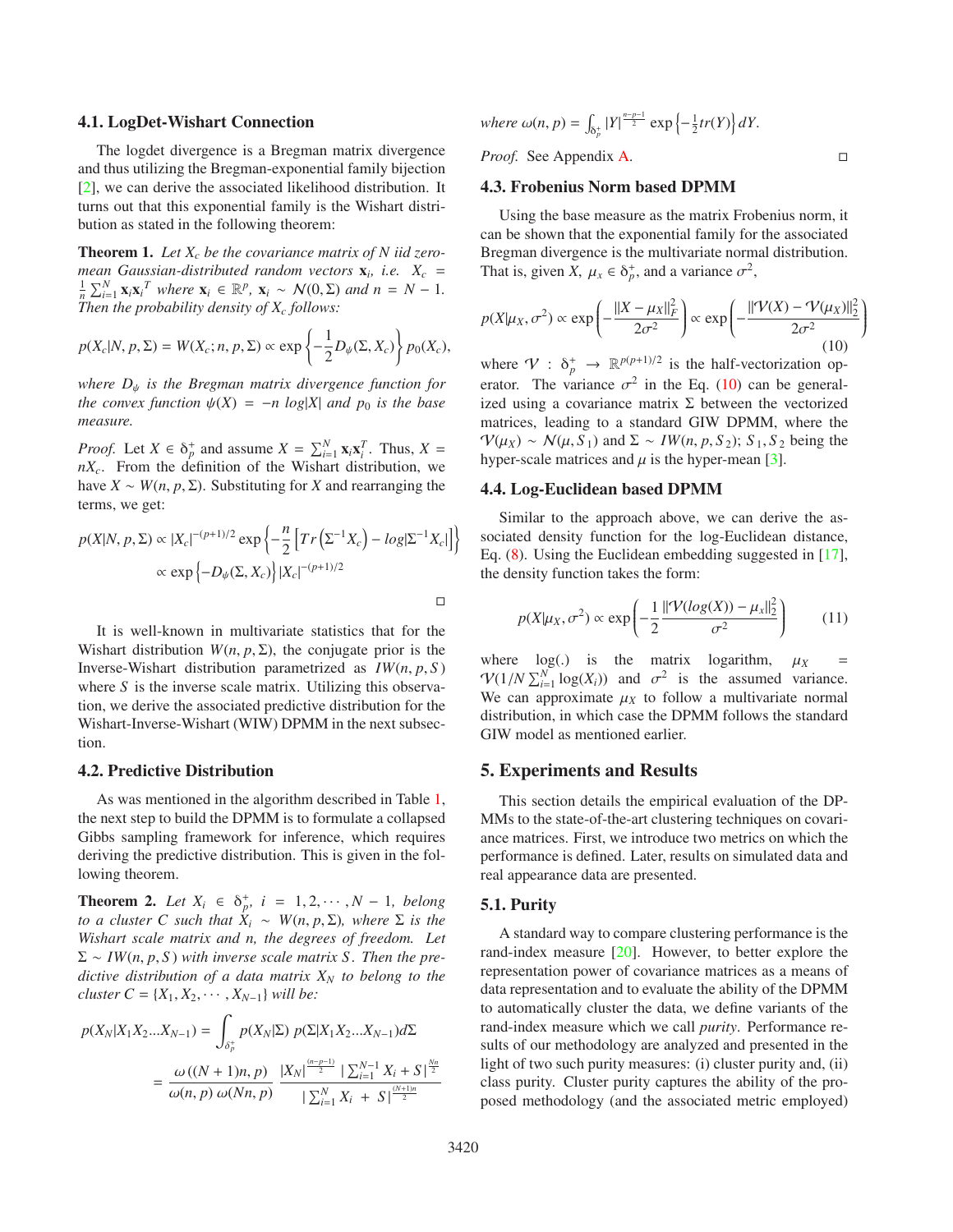to partition the symmetric positive definite matrix data in the multi-dimensional space they exist. It is defined for every cluster automatically created by the DPMM process as the fraction of class instances that dominate the respective cluster. For example, in Fig. [2,](#page-4-0) cluster 1 is dominated by class instances denoted by the triangles although instances belonging to another class (denoted by the stars) are also included in the same cluster. Mathematically, we can write

<span id="page-4-0"></span>

Figure 2: Illustration of the measure of purity

this measure as follows: for a cluster  $C_i$ , if  $label(C_i)$  represents the set of labels of all the data points in  $C_i$ , then we define the cluster Purity, *Pcluster*, of *C<sup>i</sup>* as:

$$
P_{cluster}(i) = \frac{\# \{label(C_i) = \ell^*\}}{\#C_i} \text{ where } \ell^* = \max_{\ell} \# \{label(C_i) = \ell\} \,,
$$
\n(12)

where #{.} defines the cardinality of the set. This metric alone might not be a good measure of the clustering performance. For example, in the cluster 2 in Fig. [2,](#page-4-0) there are circle labels which have a low cardinality as compared to star labels and are ignored in *Pcluster*. Another problem being when data gets split into multiple clusters, each cluster being pure in itself (for example, cluster 3 and cluster 4 in Fig. [2\)](#page-4-0). To account for this, we use the class purity *Pclass* metric. Class purity captures the complexity of the data exposed by the form of data representation used (in our case covariance matrices of intensity and gradient intensity information). It also reflects the clustering challenge experienced by the DPMM whereby instances of a single class are assigned to multiple clusters not necessarily dominating the assigned cluster. Thus class purity helps better understand if the feature vectors that we chose for building the covariances adequately capture the differentiating properties of the classes. For a label  $\ell$ ,

$$
P_{class}(\ell) = \frac{\# \{label(C_{k^*}) = \ell\}}{\#C_{k^*}} \text{ where } k^* = \max_{k} \# \{label(C_k) = \ell\} \tag{13}
$$

The *Purity*, P, of clustering is defined as the weighted sum of Eq.  $(12)$  and Eq.  $(13)$  for all the clusters, i.e.

$$
P = \frac{1}{2} \left[ \sum_{i=1}^{i=K} \frac{P_{cluster}(i)}{K} + \sum_{\ell=1}^{\ell=L} \frac{P_{class}(\ell)}{L} \right] \tag{14}
$$

for *K* clusters produced by the algorithm and *L* true class labels. For a perfect clustering, purity will be unity and the number of clusters discovered by the DPMM should match the true number.

### **5.2. Simulated Experiment**

This section evaluates the correctness of the WIW DPMM on a small simulated dataset. The dataset consisted of 100 covariance matrices of dimension  $5 \times 5$ . Each covariance matrix was generated from 1K normal distributed random vectors of dimension  $5 \times 1$ , thus fixing the degrees of freedom parameter in the WIW model. Six different Gaussian distributions were used to create the dataset. Fig. [3](#page-4-3) plots an ISOMAP embedding of the clusters found by the DPMM after 10 iterations of the Gibbs sampling. The purity for this clustering was found to be 0.97.

<span id="page-4-3"></span>

<span id="page-4-1"></span>Figure 3: ISOMAP embedding of clustered covariances on 100 covariance matrices with six true clusters. Data belonging to each cluster is shown with a unique symbol.

**Increasing Cluster Sizes** The accuracy of clustering for an increasing number of true clusters is evaluated in this section for the WIW model. The true clusters were increased from 10 to 100, with each of the true clusters having atleast five covariance matrices from the same underlying normal distribution. Fig. [4](#page-5-0) shows the results of this experiment. As is clear from the plot, the model was able to find the clusters with an average purity score of more than 0.8, while maintaining the number of clusters discovered close to the ground truth.

#### **5.3. Experiments on Real-Data**

<span id="page-4-2"></span>This section details the datasets used for performance evaluation. The choice of the datasets were based on three properties of the DPMM that we thought to evaluate: (i) performance on noisy real-world data, (ii) robustness to clustering appearances from multiple cameras, and (iii) performance against the size of covariances. For (i) and (ii), the dataset shown in Fig. [5](#page-5-1) was used, which contained background subtracted people appearances from real-time tracking sessions in our lab recorded using two cameras. The dataset contained 900 covariances and 30 true clusters. We used a five dimensional feature vector,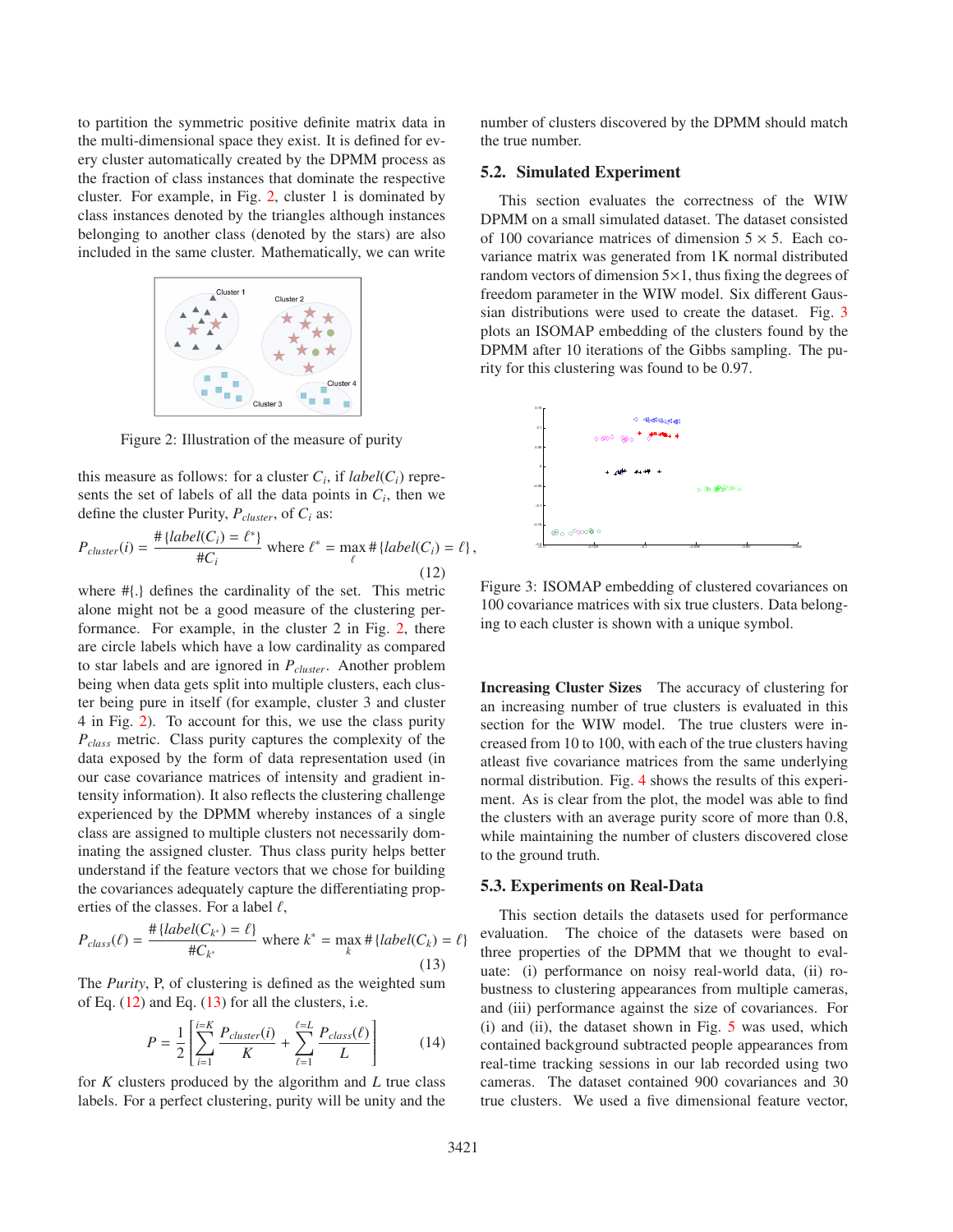<span id="page-5-2"></span><span id="page-5-0"></span>

Figure 4: Simulations with the true number of clusters increasing from 10 to 100. Left y-axis is Purity, right y-axis is the number of clusters discovered and x-axis shows the ground truth. The dotted straight line is drawn for an ideal case comparison.

 $F = [I_R, I_G, I_B, I_x, I_y]^T$ , to construct each covariance matrix, where the first three dimensions of *F* are the pixel intensities in the three color channels red, green and blue respectively, while  $I_x$ ,  $I_y$  stand for the gray level pixel gradients in x and *y* directions respectively. Thus each covariance matrix used in this experiment was  $5 \times 5$ . All the appearances were resized to  $100 \times 100$  and 3000 points were randomly sampled, thus fixing the number of degrees of freedom in the DPMM. The true cardinality of the clusters varied from 5 to 50. To evaluate (iii), we used the FERET face appearance dataset [\[18\]](#page-7-27); a few sample images of which are shown in Fig. [5.](#page-5-1) We used 110 different face classes from this dataset, with each class containing 7 different poses of the same person. Covariances of size 40×40 were created using 40 Gabor-filters as suggested in [\[12\]](#page-7-2).

<span id="page-5-1"></span>

Figure 5: Top: Sample images from the appearance tracking dataset. Bottom: Sample images from the FERET face appearance dataset.

### **5.4. Setup**

The algorithms were implemented in Matlab. The concentration parameter of the DPMM was initialized to 1 and then re-estimated at each iteration from a mixture of gamma distributions as described in  $[27]$ . A gamma prior,  $G(30,60)$ , gave the best performance for all the three DPMMs. Hy-

### **5.5. Results**

The clustering performance of the WIW model for the two datasets is given in Fig. $6(a)$  and Fig.  $6(b)$ . The model is compared against K-means algorithms using the Riemannian geodesic distance (g-kmeans), the symmetric logdet divergence (l-kmeans), Matrix Frobenius distance (fkmeans), log-Euclidean distance (le-kmeans) and the EMalgorithm based on mixture of Wishart distributions [\[11\]](#page-7-8). The cluster means for the K-means was computed using the Karcher mean algorithm described in [\[17\]](#page-7-5). Since we assume we do not know the true number of components in the hard/soft-clustering algorithms, the number of components in each model was increased from 3 to 60 for the people dataset and from 18 to 220 for the face dataset; which forms the x-axis of the plots. As is clear from the plots, the WIW model automatically figures out the true clusters and its purity score was found to outperform the scores of all the other algorithms, at the same time keeping the identified number of clusters close to the true number. This dominance of the WIW model is more discernible in the plots from the face dataset Fig. [6\(b\).](#page-6-2)

Next, we evaluate the performance of the DPMMs against each other on the above datasets. Fig. [7](#page-6-3) shows the results on the people appearances dataset for the Frobenius-DPMM (P-Frob), the log-Euclidean-DPMM (P-LE) and the WIW model (P-WIW), along with the results on the face appearance dataset (F-Frob, F-LE and F-WIW respectively). As is clear from the plots the WIW model performs better than the vectorization based methods. This argument goes stronger with the face dataset, where vectorization methods did not seem applicable at all, perhaps the reason being the curse of dimensionality, as the vectorization of a  $40 \times 40$ matrix produces an 820 dimensional vector, which requires a very large dataset for effective clustering. This seems to be a major limitation with the vectorization methods. In addition, we also observed that for all the three models, the number of clusters discovered in the people appearance data remained in the range of 24 to 36 (30 being the ground truth), while the F-WIW model found 130 clusters (110 being ground truth); those for the vectorization methods of the face dataset deviated considerably from the true number. Another observation to be pointed out from the class purity scores from Fig. [7](#page-6-3) is their high value for the faces dataset, while relatively lower scores for the people appearances. This points to the inadequacy of the features used in creating the covariances for the latter dataset and the scope for improvement. A sample visualization of clustering us-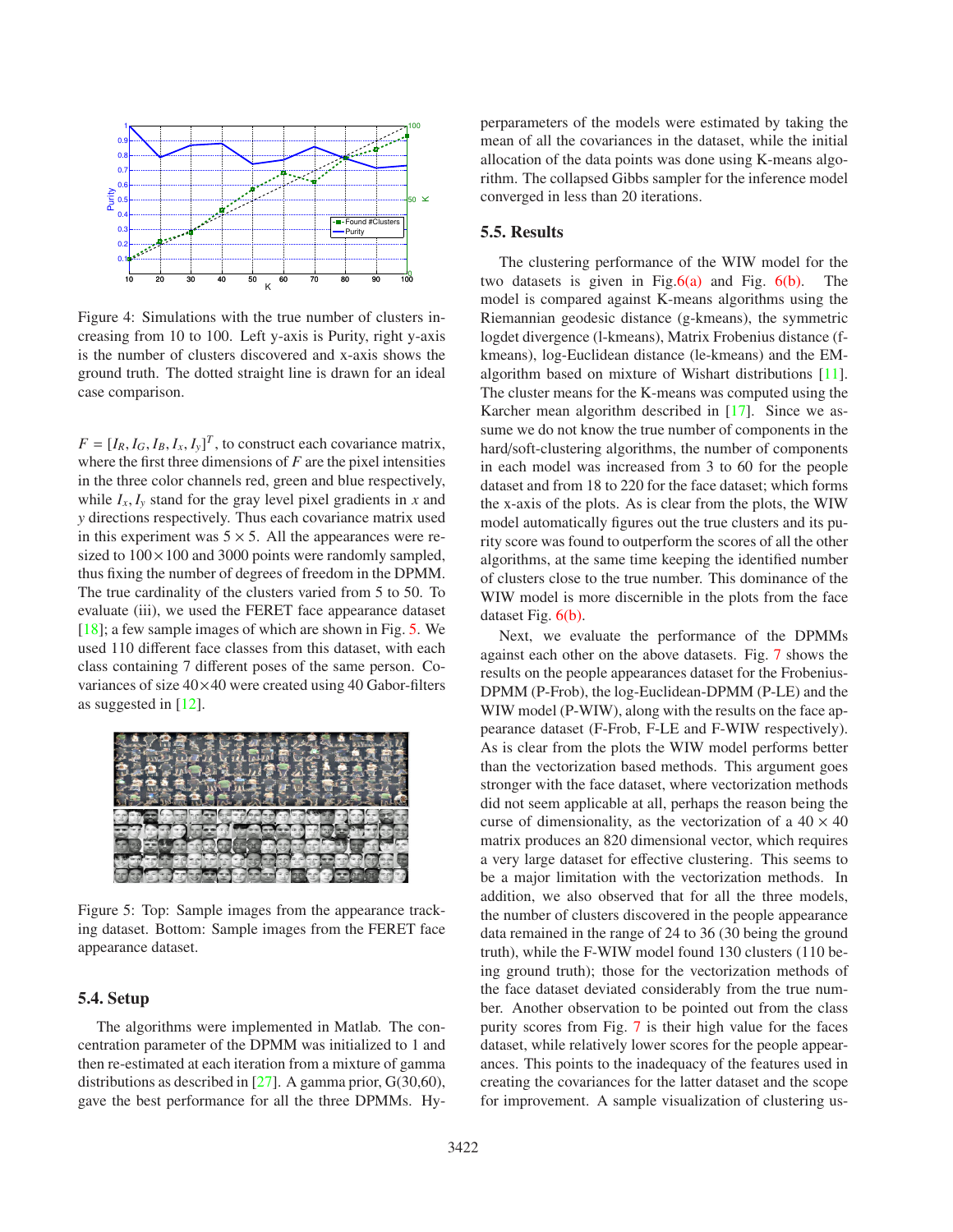<span id="page-6-1"></span>

<span id="page-6-2"></span>Figure 6: (a) compares the clustering performance using the People dataset and, (b) compares the clustering performance using the FERET face dataset. x-axis is the number of components used for the hard/soft clustering algorithms and y-axis measures purity.

ing the WIW model for a random subset of the people appearances dataset (115 appearances and 3 true clusters) is shown in Fig. [8.](#page-6-4)

<span id="page-6-3"></span>

Figure 7: Comparison of various DPMMs for people appearance and face datasets. The K value in the x-axis shows the number of clusters found by the DPMM; the ground truth being  $K=30$  for the first three plots and  $K=110$  for the last three.

<span id="page-6-4"></span>

Figure 8: A visualization of clustering using WIW model on a subset of the people appearances dataset. The result is for a purity score of 0.83, while the true number of clusters is 3 (Note that appearances in clusters 2 and 4 are actually of the same person, but differs slightly).

<span id="page-6-5"></span>

| <i>Dataset</i>    | E M        | $K-means$  | <b>DPMM</b> |
|-------------------|------------|------------|-------------|
| People(#clusters) | 1.49(50)   | 2.3(50)    | 3.48(50)    |
| Face(#clusters)   | 160.11(10) | 116.54(10) | 11.26(50)   |

Table 2: Computational performance of various clustering algorithms. Each entry in the table lists the time taken (in seconds) for one iteration of the algorithm. Number of clusters is shown inside bracket.

**Computational Cost:** Table. [2](#page-6-5) compares the cost per iteration of various algorithms. Since the complexity is proportional to the number of clusters the algorithm operates on, this value is also shown. WIW model seems to scale well with the dimensionality of the data compared to other algorithms. This is justified as there is no closed form solution to compute the mean of the covariances as in the K-means case and the need to compute matrix inverse as in the case of EM with mixture of Wishart distribution.

# <span id="page-6-0"></span>**6. Conclusion and Future Work**

In this paper, an unsupervised clustering framework was introduced over the space of SPD matrices using DPMMs. We investigated three different models based on the Frobenius distance, the log-Euclidean and the Wishart-Inverse-Wishart model. The results clearly demonstrated the effectiveness of the models. The experiments also expounded the superiority of the Wishart model over the vectorization approaches when the feature dimensions were large. Going forward, a direction to investigate is in adapting the models to hierarchical Dirichlet processes.

### **7. Acknowledgements**

The authors would like to thank Prof. Arindam Banerjee (University of Minnesota) for many helpful discussions. This material is based upon work supported in part by the